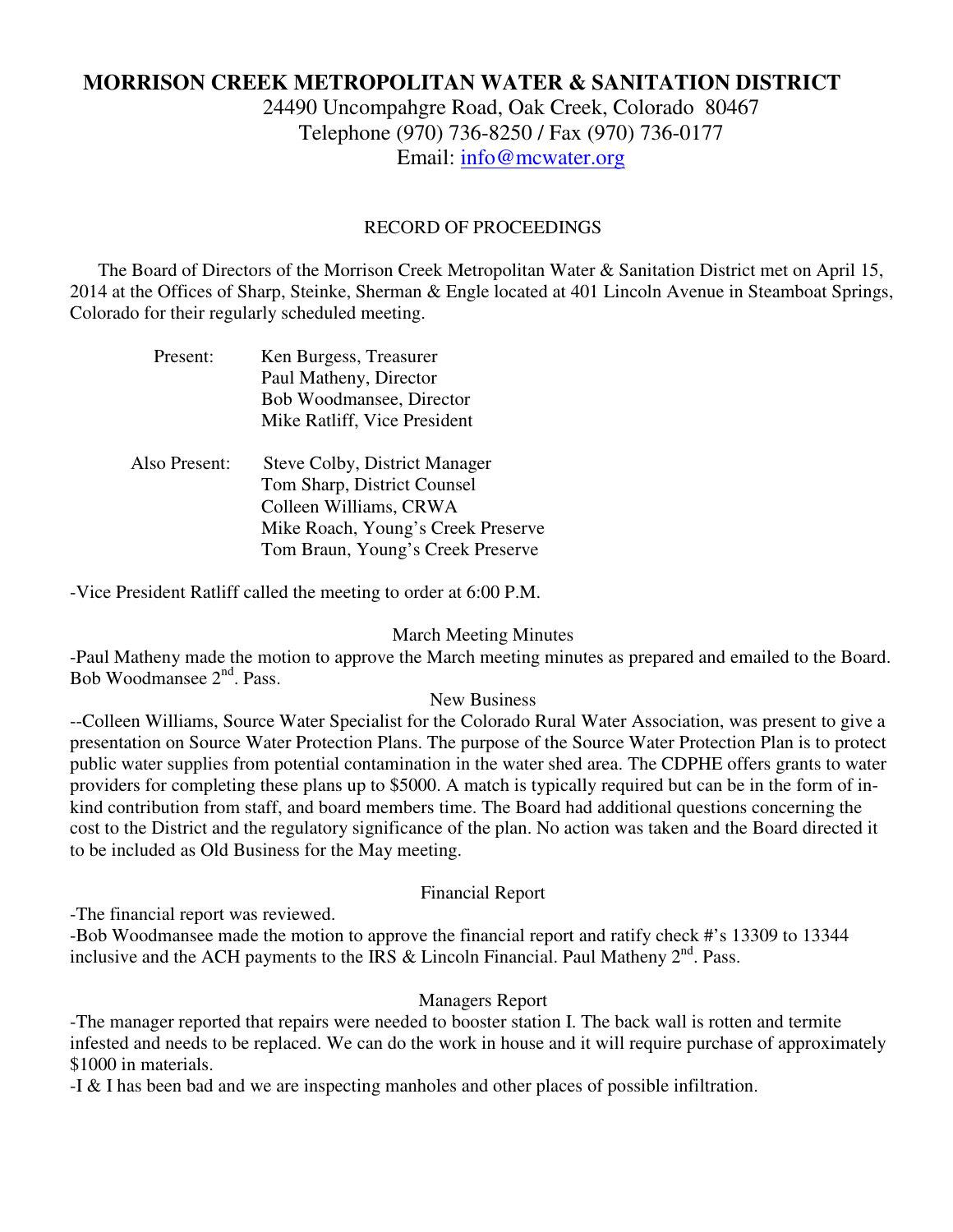-The manager has submitted the  $1<sup>st</sup>$  year regulation 85 report which is the new nutrient monitoring requirement for the WWTP discharge.

#### Attorneys Report

-HRS has provided a letter with an estimate of costs in reviewing the augmentation plan decree and depletion calculations. Their estimate is \$15,700 through the end of June. Discussions with the State Engineers Office after that are not included and are hard to estimate at this time. The Board has previously approved Attorney Sharp moving ahead with the plan with the help of HRS. This is informational. The Board indicated its continued approval of moving ahead with an augmentation decree for the District which will help ensure a future water supply for the District through build-out.

-Mr. Sharp has received the Report of the Division Engineer on the diligence application for the Districts 1972 9 cfs Yampa River Water Treatment Plant #1 conditional water right. There are 4 concerns which must be addressed before the Division Engineer can recommend approval of the application. Attorney Sharp & the manager will work on providing the Division Engineer with the information requested.

#### Old Business

-Young's Creek Preserve: Mike Roach along with his planner Tom Braun were present to discuss Mr. Roach's proposal to create 8 new 5 acre lots on 80 acres of land he owns in Stagecoach between Lynx Basin Estates and Meadowgreen and accessed from CR 16  $&$  CR 212. The proposal is for water  $&$  sanitation to be provided by individual wells & ISDS of the leaching type. An e-mail was presented from Erin Light of the Division of Water Resources which indicated that exempt type well permits which allow no outside use could be obtained for these lots. Mr. Roach has already created 4 lots in this area which utilize wells & ISDS. The manager explained the District has allowed such projects in the past with the requirement that a "New Parcel Agreement" is recorded with the plat and wells are permitted in the Districts name or that there is an agreement that the subject area will never receive service from the District and well permits will not be required to be to the District. This area is currently zoned HDR and the proposal would downzone to MRE. The proponents do not believe that extension of water and or sewer service is financially feasible with the proposed density. Paul Matheny expressed concern about more lots being created that are not serviced by central water & sewer. The current form of the New Parcel Agreement will be forwarded to the proponents as an example of past agreements. Mr. Sharp advised the Board that any new conditions could be negotiated and included in an agreement with the landowners.

-Ken Burgess made the motion that the District will have no objection to the proposal with the condition that an acceptable agreement is reached between the District and Mike Roach concerning wells and future District service to the property. Paul Matheny  $2<sup>nd</sup>$ . Pass. Bob Woodmansee abstains.

#### New Business

-CEBT Employee Health Insurance Renewal. The proposals for employee health insurance for full time employees were reviewed. There is a 7% increase in the PPO II plan currently offered. No increase in dental. Only Jeff Erickson is currently enrolled in the PPO II family option. The manager has the HRP plan which is unchanged at \$275/month and the District reimburses his wife for inclusion in her companies plan. This results in considerable savings for the District.

-Bob Woodmansee made the motion to renew the plans as currently offered. Paul Matheny  $2<sup>nd</sup>$ . Pass

-Routt County has asked for the District to contribute to the Upper Yampa River Basin Water Quality Monitoring Network Program again this year. There is a 1.5% increase to \$ 2302.

-Bob Woodmansee made the motion to continue to support the program. Paul Matheny 2<sup>nd</sup>. Pass.